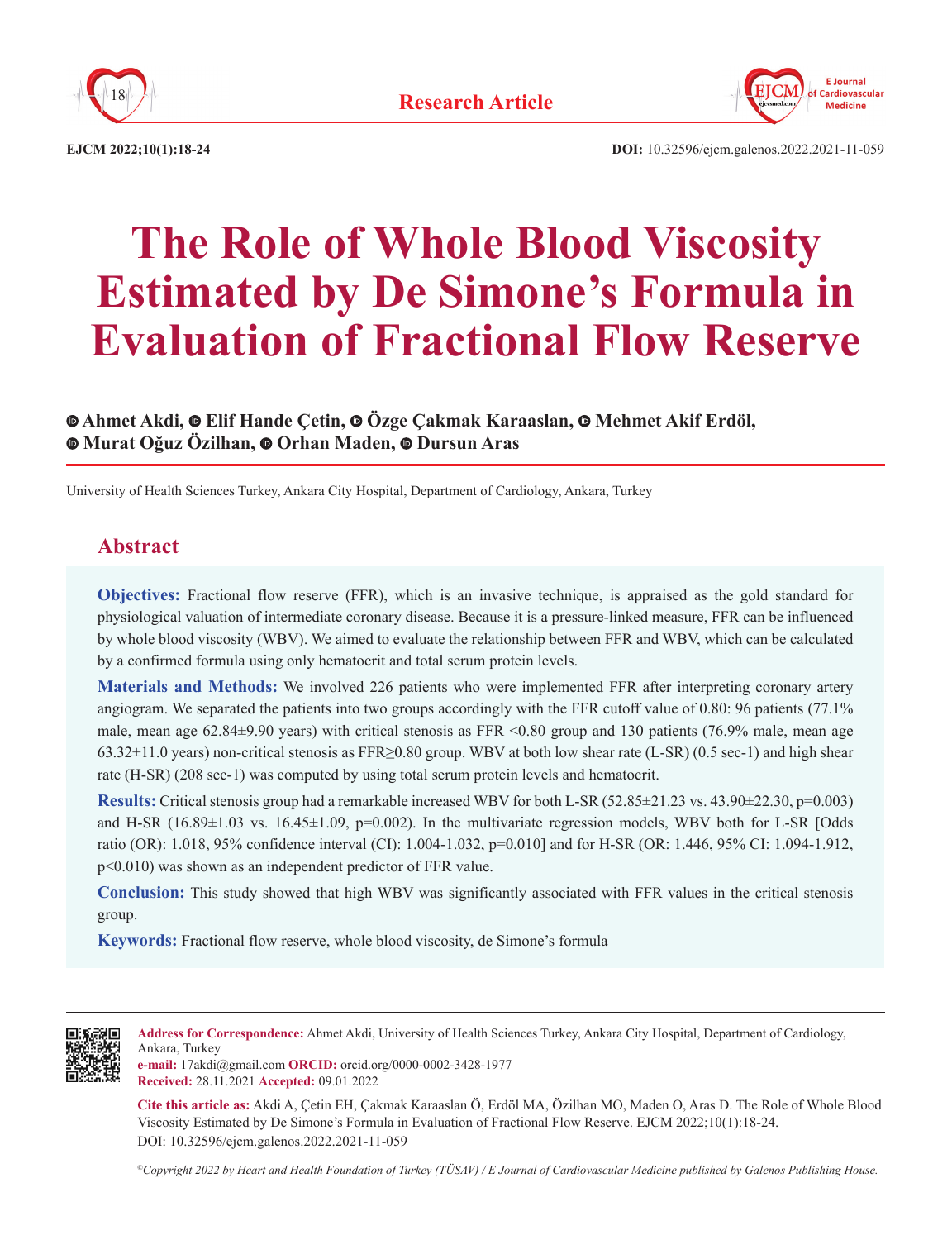

# **Introduction**

It is of grant matter to assign the functional seriousness of angiographic moderate coronary artery stenosis for revascularization decision and clinical outcomes. Fractional flow reserve (FFR), which is the most important procedure used in the functional evaluation of anatomically moderate coronary lesions, calculates the capability of stenosis to cause myocardial ischemia by measuring aortic and the distal coronary pressures during maximum induced hyperemia<sup>(1)</sup>. FFR is independent of blood pressure changes but distal intracoronary pressure depends on flow which is affected by both microvascular and stenotic resistance in the lesions. Blood viscosity contributes to both stenotic and microvascular resistance thereby reducing distal blood flow and endangering tissue perfusion.

Whole blood is a non-Newtonian fluid, which means that its viscosity depends on shear rate and it can be calculated with an approved formula using the total plasma protein and hematocrit (HCT) levels<sup>(2)</sup>. Direct measurement of whole blood viscosity (WBV) showed no differences with coronary artery and peripheral artery samples<sup>(3)</sup>. As pressure and resistance dependent measurement, FFR may be affected by whole blood viscosity. By this study, we aimed to appraise the importance of WBV in the functional evaluation of angiographic moderate coronary stenosis.

# **Materials and Methods**

#### **Patient Population**

We included 226 patients who underwent FFR between November 2014 and March 2016, since the severity of stenosis could not be evaluated clearly by angiography. All patients were referred to angiography due to evidence of ischemia on non-invasive testing or symptoms suggesting myocardial ischemia. FFR of all patients was performed according to certain standard practices by providing maximum hyperemia. De Simone et al. $(4)$  suggested calculating the WBV

at 5.4-9.5 g/100 mL for total serum protein level and ranges of 32%-53% for HCT. Therefore, we excluded the patients whose values were out of recommended ranges. Exclusion criteria were: Consecutive different intermediate stenosis in the same coronary artery, severe valvular lesions, hematological (myeloproliferative disorders, coagulopathies, hemoglobinopathies, anemia), inflammatory or oncological disease, renal (GFR <30 mL/min/1.73 m<sup>2</sup>), or hepatic insufficiency (metabolic and toxic liver disease, chronic and acute hepatitis).

The presence of at least one coronary artery stenosis with FFR <0.80 was accepted as evidence of critical stenosis. It was accepted that there was non-critical stenosis if the measured lesions had an FFR  $\geq 0.80$ . Previously, these cut-off values have been validated<sup>(5)</sup>. We separated patients into two groups: as FFR  $\geq 0.80$  group, including 130 patients (76.9% male, mean age:  $63.32\pm11.0$ years) with non-critical stenosis and as FFR <0.80 group, including 96 patients (77.1% male, mean age: 62.84±9.90 years) with critical stenosis. WBV for both high shear rate  $(H-SR)$  (208 sec<sup>-1</sup>) and low shear rate (L-SR) (0.5 sec<sup>-1</sup>) was computed from total protein and hematocrit levels by using the de Simon's formula.

Using the Modified Simpson's technique with transthoracic echocardiography (Vivid 7 Pro, GE, Horten, Norway), left ventricular ejection fraction was calculated. Diabetes mellitus was described as on antidiabetic treatment and having a fasting blood glucose measurement of 126 mg/dL and above. Patients having a blood pressure value >140/90 mmHg or receiving an antihypertensive drug were defined as hypertensive. Patients taking hyperlipidemia medication or total cholesterol >200 mg/dL, LDL >130 mg/ dL, triglyceride >150 mg/dL were defined as hyperlipidemic and those active smoking or having quit smoking within the last year were defined as smokers. We conducted the study according to the institutional ethics committee and the ethical guidelines of the Declaration of Helsinki. Ethics Committee approval was obtained from University of Health Sciences Turkey, Ankara City Hospital with the number of E1-20-2030 in 2021.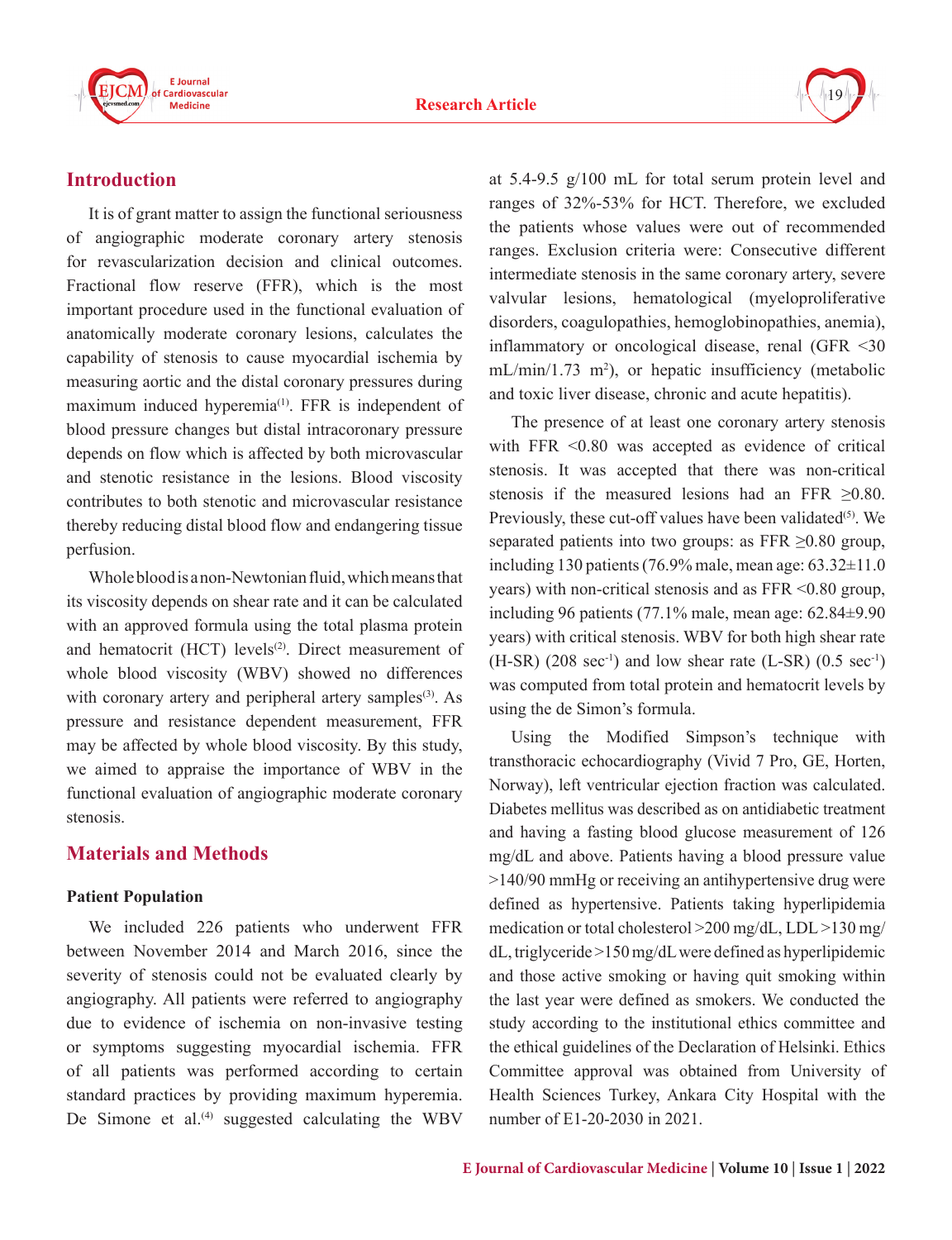



## **Hemodynamic Measurements and Calculation of Fractional Flow Reserve**

FFR measurements of all patients were performed as in the routine of our clinic. It was put forward into the guiding catheter after a pressure detecting guidewire (PressureWire; St. Jude Medical Inc., St. Paul, MN, USA) was calibrated. After intracoronary pressure was measured and equal to the intra-aortic pressure in the guiding catheter, the pressure-sensor was placed 3 cm past the coronary target stenosis. Baseline distal intracoronary and intra-aortic pressures measurements were obtained. Then, they were obtained during induced maximum hyperemia with a bolus injection of intracoronary adenosine (starting at a dose of 40-80 µg to the left coronary artery and of 40 µg to the right coronary artery, maximum dose of 250 µg). FFR value was computed as the proportion of the mean hyperemic distal intracoronary pressure in the guidewire to the mean intra-aortic pressure within the guiding catheter.

# **Blood Sampling, Laboratory Tests, and Determination of Whole Blood Viscosity**

All patients' blood collection was performed routinely in our clinic. After 12-hour fasting, blood samples were gathered via an antecubital vein in suitable tubes. For the hematological test, tubes with EDTA and for biochemical tests, dry tubes, and a molecular analyzer (Roche Diagnostics, Mannheim, Germany) were used. Analyzer XE-1200 (Sysmex, Kobe, Japan) was used for white blood cell count (WBC), hemoglobin, hematocrit, erythrocyte count, and automated hematology measurement.

Estimation of WBV (cP: centipoise) at high shear rate  $(H-SR)$  (208 s<sup>-1</sup>) and low shear rate (L-SR) (0.5 s<sup>-1</sup>) was computed from the total plasma protein (TP, g/L) and hematocrit (HCT,  $\%$ ) by previously approved formula<sup>(4,6)</sup>:

WBV (cP: centipoise):

- at H-SR  $(208 \text{ s}^{-1})$  = 0.17 (TP 2.07) + (0.12 x HCT)
- at L-SR  $(0.5 \text{ s}^{-1})$  = 3.76 (TP 78.42) + (1.89 x HCT)

#### **Statistical Analysis**

Data were statistically analyzed by using SPSS 22.0 software package for the Windows version (SPSS Inc., Chicago, Ill., USA). Categorical variables were summarized as the count and percentage. The Kolmogorov-Smirnov analysis was used to evaluate the distribution of continuous variables and these variables were reported as the mean  $\pm$  standard deviation. In comparing the two groups were performed the Fisher's exact test or the chi-squared test for the categorical variables and student's t-test for the continuous variables. The linear association between WBV and FFR measurement values was evaluated by calculating the Pearson's correlation analysis. The effect of each different variable on the FFR result was calculated by univariate analysis. The variables assigned as likely risk factors in the logistic regression examination were included in the two models. Statistically, a significant p-value was accepted as less than 0.05.

## **Results**

The baseline laboratory findings and characteristics of both groups are given in Table 1. The study groups were similar regarding baseline parameters except for higher total plasma protein (p=0.009) and lower FFR measurement values ( $p<0.001$ ) in the critical stenosis (FFR  $<0.80$ ) group. Cardiovascular drug use between both groups was statistically similar. The alterations between the WBVs of both groups are dedicated in Table 2. Critical stenosis (FFR <0.80) group had remarkably increased WBV at both L-SR (52.85±21.23 vs. 43.90±22.30, p=0.003, Figure 1A) and H-SR (16.89±1.03 vs. 16.45±1.09, p=0.002, Figure 1B). The correlation analysis showed an important associate between FFR value and both WBV at L-SR ( $r=0.250$ ,  $p<0.001$ , Figure 2A) and H-SR ( $r=0.244$ ,  $p<0.001$ , Figure 2B).

The variables found to be unlike in univariate analysis were inclusive in multivariate logistic regression examination for determining the predictors of critical stenosis in FFR  $(\leq 0.80)$ . Two separate models were composed for WBV results at each shear rate in multivariate analysis. In models adjusted with both at LSR [Odds ratio (OR): 1.018, 95%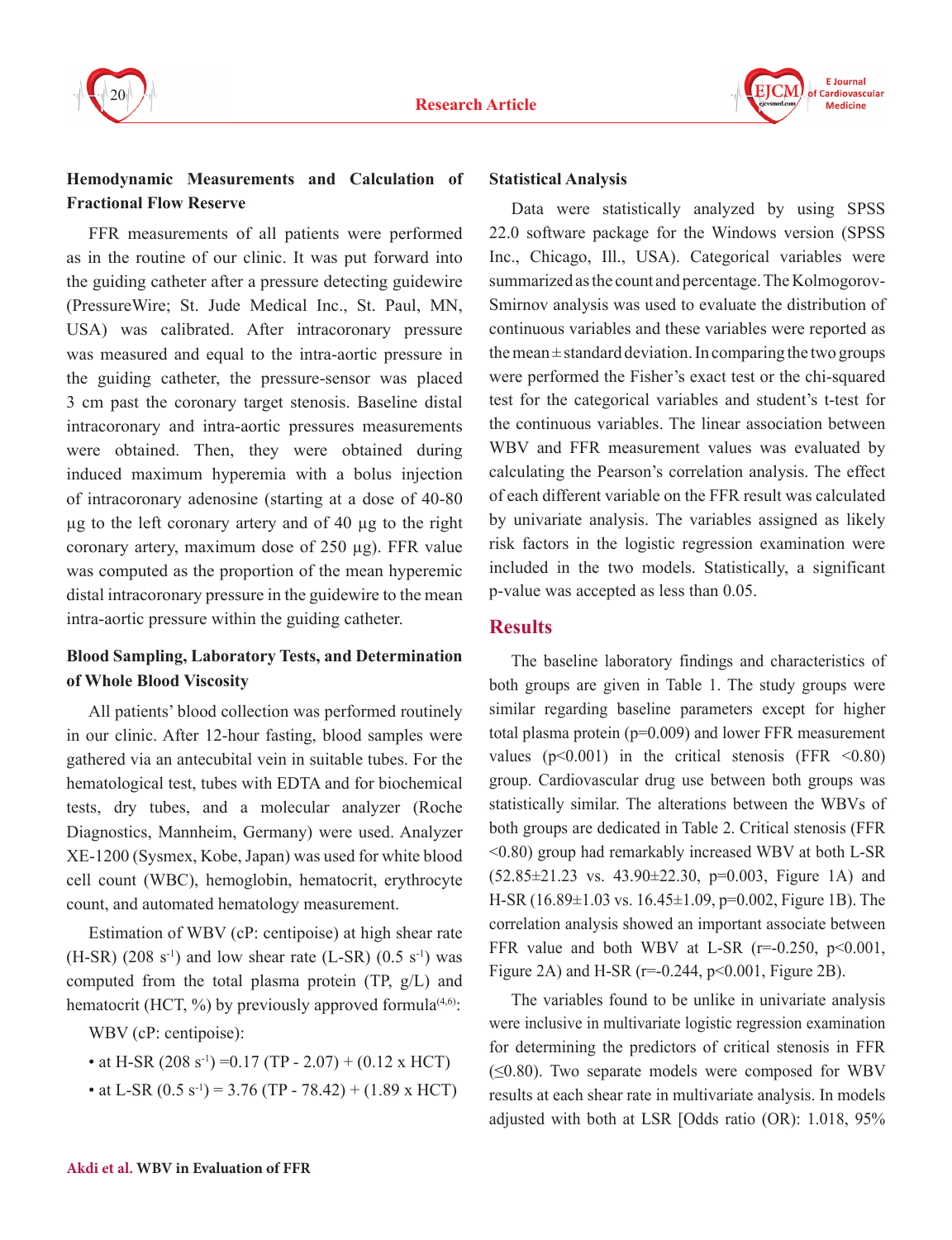





**Figure 1.** Comparison of WBV at L-SR **(A)** and H-SR **(B)** between patients with non-critical stenosis group (FFR ≥0.80) and critical stenosis group (FFR <0.80).

*H-SR: High shear rate, L-SR: Low shear rate, WBV: Whole blood viscosity* 

| Table 1. Baseline characteristics of patients with critical stenosis and non-critical stenosis group |  |  |  |
|------------------------------------------------------------------------------------------------------|--|--|--|
|------------------------------------------------------------------------------------------------------|--|--|--|

|                                     | Non-critical stenosis group<br>$(FFR \ge 0.80)$ (n=130) | <b>Critical stenosis group</b><br>$(FFR < 0.80)$ (n=96) | p-value |
|-------------------------------------|---------------------------------------------------------|---------------------------------------------------------|---------|
| Age (years)                         | 63.32±11.00                                             | 62.84±9.90                                              | 0.977   |
| Gender (male)                       | 100 (76.9)                                              | 74 (77.1)                                               | 0.380   |
| Diabetes mellitus, n (%)            | 38 (29.2)                                               | 38 (39.6)                                               | 0.103   |
| Smoking, n (%)                      | 34(26.2)                                                | 35(36.5)                                                | 0.096   |
| Hypertension, n (%)                 | 54 (41.5)                                               | 50(52.1)                                                | 0.116   |
| Hyperlipidemia, n (%)               | 82 (63.1)                                               | 55 (57.3)                                               | 0.379   |
| CABG, n (%)                         | 4(3.1)                                                  | 5(5.2)                                                  | 0.418   |
| PCI, $n$ $\left(\frac{9}{6}\right)$ | 27(20.8)                                                | 21(21.9)                                                | 0.841   |
| LVEF $(%)$                          | 54.68±7.83                                              | 53.98±6.78                                              | 0.485   |
| Hemoglobin (g/dL)                   | 14.15±1.45                                              | $14.4 \pm 1.58$                                         | 0.218   |
| Hematocrit (%)                      | 43.02±4.27                                              | 44.09±4.78                                              | 0.079   |
| WBC $(10^3 \mu L)$                  | $8.40 \pm 2.38$                                         | 8.58±2.38                                               | 0.603   |
| Platelet $(10^3 \mu L)$             | 221.54±57.63                                            | 223.95±54.45                                            | 0.751   |
| Protein (g/dL)                      | $6.85 \pm 0.51$                                         | $7.03 \pm 0.53$                                         | 0.009   |
| Glucose (mg/dL)                     | 126.27±56.44                                            | 132.58±58.11                                            | 0.413   |
| Urea (mg/dL)                        | 35.55±9.87                                              | 35.61±8.56                                              | 0.957   |
| Creatinine (mg/dL)                  | $0.98 + 0.20$                                           | $0.97 + 0.21$                                           | 0.862   |
| Total cholesterol (mg/dL)           | 190.36±38.72                                            | 184.78±39.74                                            | 0.293   |
| LDL-C (mg/dL)                       | 118.02±32.14                                            | 113.06±33.03                                            | 0.258   |
| HDL-C (mg/dL)                       | 41.57±10.42                                             | 40.67±9.40                                              | 0.503   |
| Triglyceride (mg/dL)                | 161.35±89.67                                            | 161.60±78.91                                            | 0.983   |
| <b>FFR measurement</b>              | $0.84\pm0.03$                                           | $0.71 \pm 0.05$                                         | < 0.001 |

*Data are expressed as mean ± standard deviation for normally distributed parametric variables and percentage for categorical variables.* 

*CAD: Coronary artery disease, CABG: Coronary artery bypass grafting, FFR: Fractional flow reserve, HDL-C: High density lipoprotein cholesterol, LDL-C: Low density lipoprotein cholesterol, LVEF: Left ventricular ejection fraction, PCI: Percutaneous coronary intervention, n: Number*

*Significant p-values are shown in bold.*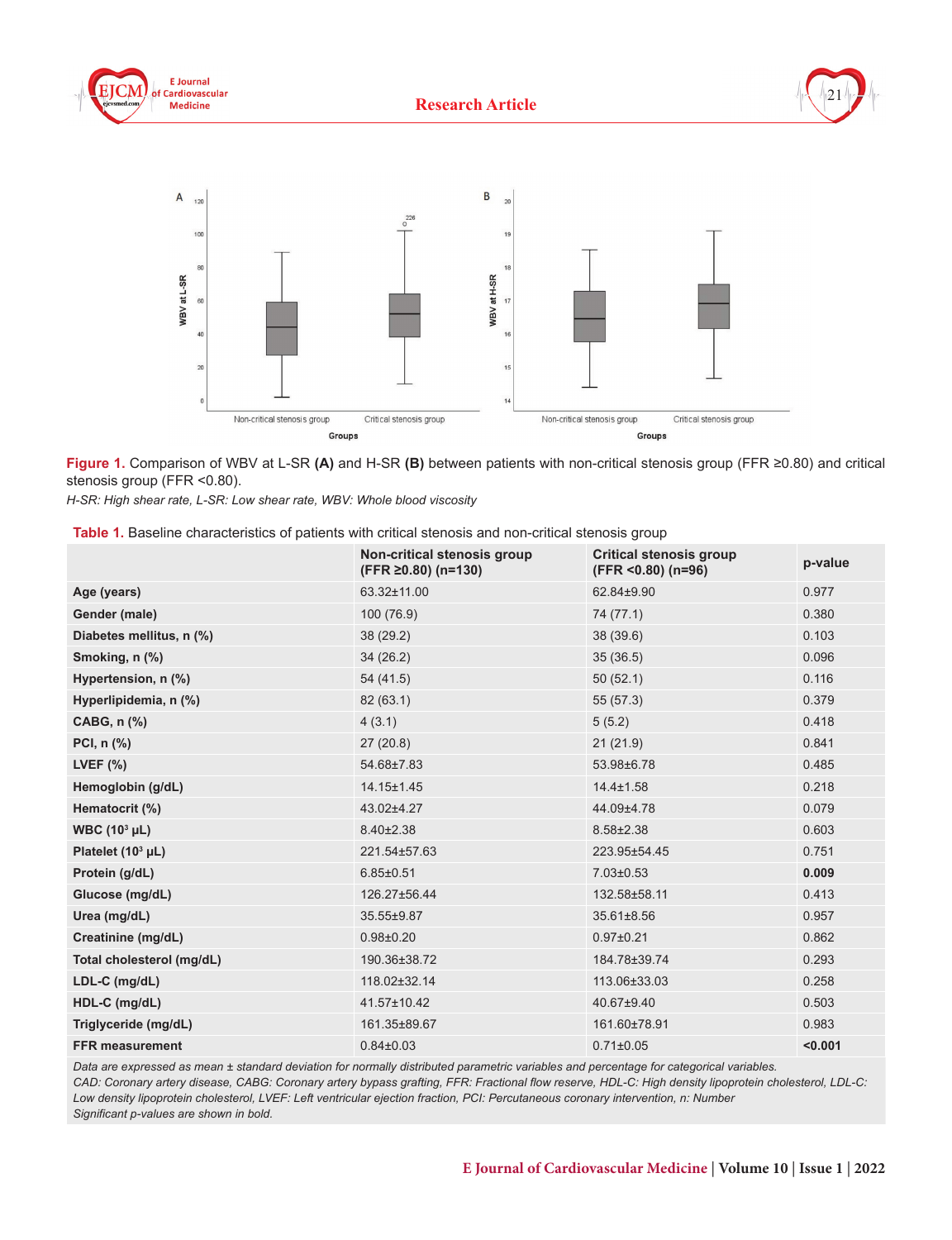

confidence interval  $(CI)$ : 1.004-1.032,  $p=0.010$ ] and at HSR (OR: 1.446, 95% CI: 1.094-1.912, p<0.010), WBV was indicated as an independent predictor of the FFR (Table 3).

# **Discussion**

The major consequents from this study were the following: WBV as a phrase of blood resistance to intracoronary flow has a relationship with functional severity of coronary stenosis. WBV has been demonstrated as an affecting factor of the consequence of FFR.

WBV, a crucial part of Virchow's triad, has been scarcely investigated due to the necessity for various materials during its measurement. On the other hand, de Simone et al. $(4)$  found a simple and non-invasive formula using HCT and total serum protein concentration for the computation of WBV at H-SR and L-SR $(2,4)$ . These

**Table 2.** Comparison of WBVs at L-SR and H-SR between groups with and without significant stenosis in FFR

|                   | <b>Non-critical</b><br>stenosis group<br>(FFR < 0.80)<br>$(n=130)$ | <b>Critical</b><br>stenosis group<br>$(FFR \ge 0.80)$<br>$(n=96)$ | p-value |
|-------------------|--------------------------------------------------------------------|-------------------------------------------------------------------|---------|
| <b>WBV at LSR</b> | 43.90±22.30                                                        | 52.85±21.23                                                       | 0.003   |
| <b>WBV at HSR</b> | 16.45±1.09                                                         | 16.89±1.03                                                        | 0.002   |

*H-SR: high shear rate, L-SR: low shear rate, WBV: whole blood viscosity, FFR: fractional flow reserve, n: Number*

*Significant p-values are shown in bold.*

formulas have also been approved in large population studies(4,7,8). Many cardiovascular risk factors, including obesity, elderly, carotid intima-media thickness, and mitral annular calcification, are related to changes in rheological parameters $(9,10)$ . It has also been shown that any change in hemorheological factors plays a crucial role in the atherosclerotic process $(11-14)$ . The mechanisms underlying the increasing WBV in the critical stenosis (FFR  $\leq 0.80$ ) group can be explained by the plausible three causes

**Table 3.** Logistic regression analysis to determine the effects of variables on functionally critical coronary stenosis (FFR <0.80)

| <b>Variables</b>  | <b>Adjusted</b><br>OR. | 95% CI      | p-value |  |
|-------------------|------------------------|-------------|---------|--|
| Model 1           |                        |             |         |  |
| Hypertension      | 1.359                  | 0.778-2.375 | 0.282   |  |
| Diabetes mellitus | 0.629                  | 0.350-1.131 | 0.121   |  |
| Smoking           | 1.259                  | 0.678-2.339 | 0.465   |  |
| WBV at LSR        | 1.018                  | 1.004-1.032 | 0.010   |  |
| Model 2           |                        |             |         |  |
| Hypertension      | 1.359                  | 0.778-2.376 | 0.281   |  |
| Diabetes mellitus | 0.625                  | 0.347-1.125 | 0.117   |  |
| Smoking           | 1 2 2 1                | 0.652-2.287 | 0.532   |  |
| WBV at HSR        | 1.446                  | 1.094-1.912 | 0.010   |  |

*FFR: Fractional flow reserve, HSR: High shear rate, LSR: Low shear rate, OR: Odds ratio, CI: Confidence interval, WBC: White blood count, WBV: Whole blood viscosity*

*Significant p-values are shown in bold.*



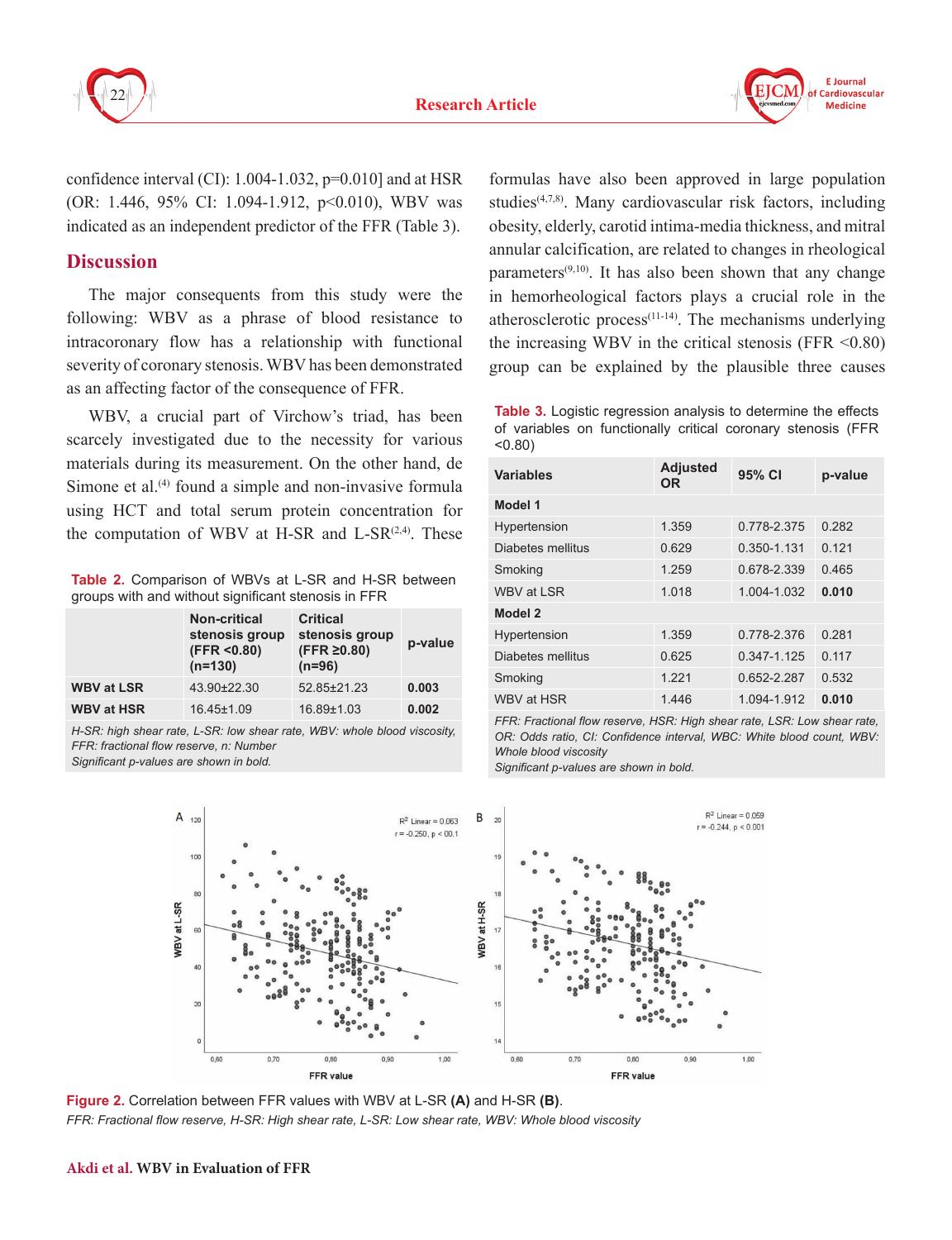



which are microvascular resistance, stenotic resistance, and endothelial dysfunction.

First, WBV is an intrinsic resistance of blood flow in the vascular system<sup>(11,15)</sup>. FFR is influenced by microcirculation because of being computed from the translesional pressure descent of epicardial coronary stenosis<sup> $(16,17)$ </sup>. Changes in microvascular resistance in the existence of stenosis have an effect on hemodynamic factors used in the assessment of the stenosis in the examined blood vessels because FFR is affected by the combination of microvascular resistance and stenosis<sup>(18)</sup>. If the microvascular resistance during hyperemia increases, the FFR value decreases. Changes in microvascular resistance in the absence of stenosis during maximal hyperemia influence FFR. An important and independent relationship has been demonstrated between the coronary slow flow phenomenon and WBV in a previous study<sup>(19)</sup>.

Second, Dormandy et al.<sup>(20)</sup> demonstrated whether the main source of circulatory failure in intermittent claudication was the peripheral artery stenosis or the increased blood viscosity. It was declared that in spite of serious symptoms of claudication, many patients with increased blood viscosity had normal arteriograms. In spite of an anatomically fixed stenosis, the growth in WBV resulting in augmented stenotic resistance may restrict the increase in blood flow after maximal vasodilatation and the corresponding increase in distal coronary pressure. It would be very useful for this likely mechanism to measure FFR at different viscosities from the same patient to exclude factors such as the absolute severity of coronary stenosis and distal coronary structure.

Third, blood viscosity is the crucial piece of endothelial shear stress, which is one of the main factors in endothelial function<sup> $(21,22)$ </sup>. An increased WBV value has been represented to cause remodeling of the blood vessel and endothelial inflammation<sup>(23,24)</sup>. Besides the flow rate-related mechanical perspective, the high blood viscosity may have a further effect on FFR via leading to endothelial dysfunction which is another important put forward mechanism. Moreover, high blood viscosity is associated with hypertension, stroke, and metabolic

syndrome, which are all related to chronic inflammation and endothelial dysfunction<sup>(25-28)</sup>.

### **Study Limitations**

Our study should be appraised with some limitations. There was not directly a measured blood viscosity. Correspondence of WBV computed with a formula, with the direct measure of blood viscosity by a viscometer or the hemodynamic parameters related to endothelial shear stress, may raise the strength of the results. If measures of oxidative stress parameters and inflammatory agents have been obtained, they might have stronger results of the study because oxidative stress and inflammatory agents are accepted as the main contributors to blood viscosity and endothelial dysfunction<sup> $(29)$ </sup>. Blood viscosity involves several ingredients crosslinked with each other, and these parameters maintain a physiologic visco-regulation. Compensatory alterations may mask changes in WBV. Appraisal of these parameters and of their relationship with WBV may present more comprehension of our outcomes.

## **Conclusion**

This study demonstrated that high WBV levels have a relationship with the functional grade of angiographic intermediate coronary artery stenosis. WBV, which is a simple noninvasive test, should not be overlooked when evaluating FFR measurements. More investigations are required to explain the role of WBV in forecasting functional coronary artery stenosis.

## **Ethics**

**Ethics Committee Approval:** Ethics committee approval was obtained from University of Health Sciences Turkey, Ankara City Hospital with the number of E1-20- 2030 in 2021.

**Informed Consent:** Retrospective study.

**Peer-review:** Externally peer-reviewed.

#### **Authorship Contributions**

Surgical and Medical Practices: A.A., E.H.Ç., O.M., D.A., Concept: A.A., E.H.Ç., O.M., D.A., Design: A.A.,